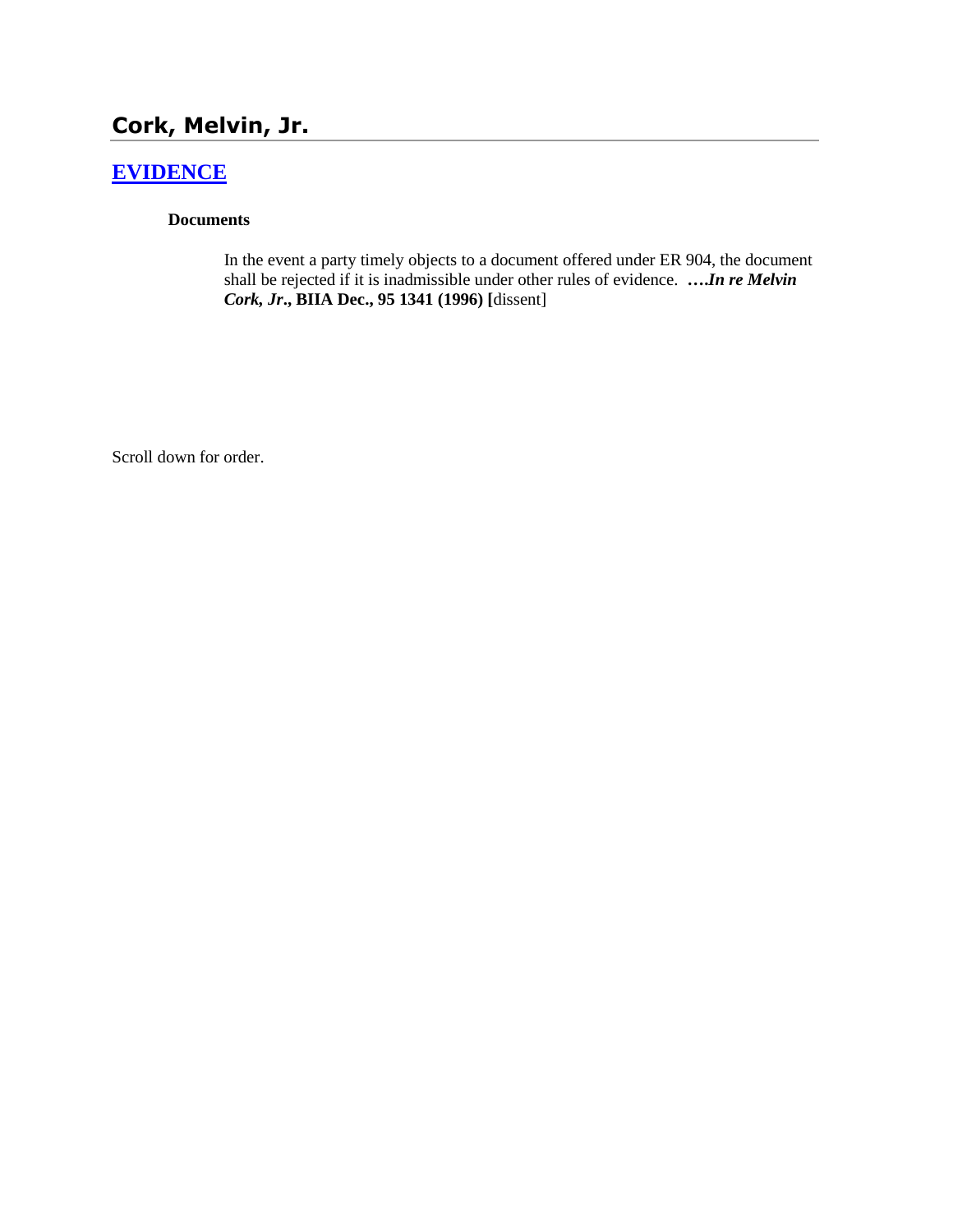## **BEFORE THE BOARD OF INDUSTRIAL INSURANCE APPEALS STATE OF WASHINGTON**

 **IN RE: MELVIN L. CORK, JR. ) DOCKET NO. 95 1341 ) CLAIM NO. N-543196 ) DECISION AND ORDER**  APPEARANCES: Claimant, Melvin L. Cork, Jr., by Casey & Casey, P.S., per Gerald L. Casey Employer, K Ply, Inc., by Timber Operators Counsel, per Paul H. Proctor Department of Labor and Industries, by The Office of the Attorney General, per Erik S. Rohrer, Assistant The claimant, Melvin L. Cork, Jr., filed an appeal with the Board of Industrial Insurance

Appeals on March 9, 1995, from an order of the Department of Labor and Industries dated February 3, 1995. The order affirmed a Department order dated August 2, 1994, that closed the claim with time-loss compensation as paid to January 16, 1994, and made no award for permanent

partial disability. **REVERSED AND REMANDED.**

#### **DECISION**

Pursuant to RCW 51.52.104 and RCW 51.52.106, this matter is before the Board for review and decision on a timely Petition for Review filed by the worker to a Proposed Decision and Order issued on January 3, 1996, in which the order of the Department dated February 3, 1995, was affirmed.

The Board has reviewed the evidentiary rulings in the record of proceedings and finds that no prejudicial error was committed and the rulings are affirmed, except for the December 1, 1995 admission of Exhibit No. 1, which appears to be a letter from Alvin Harris, M.D. On November 3, 1995, the Department filed a Notice of Intent to Offer a Document under Superior Court Evidence

4/15/96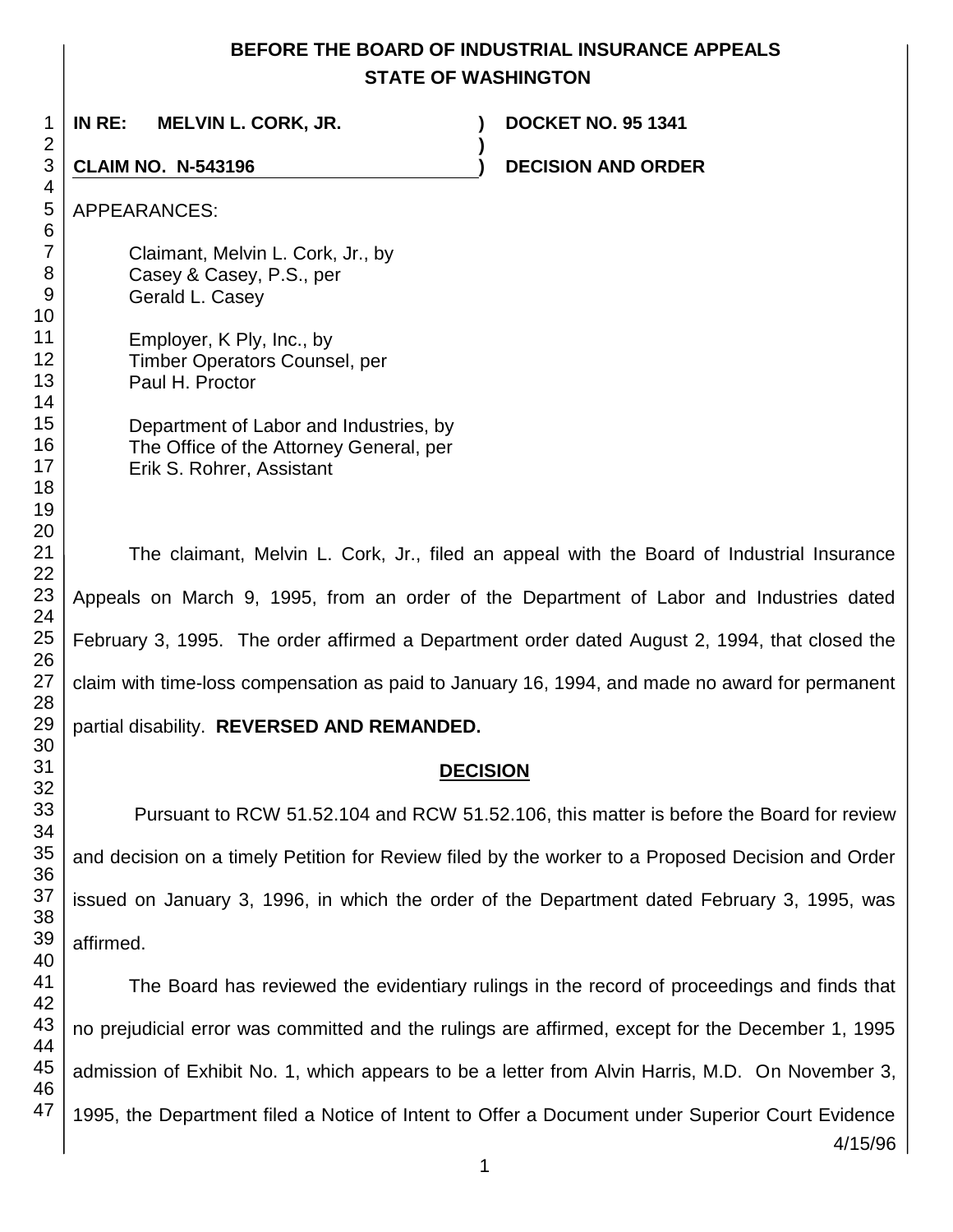Rule 904. That rule provides a method by which a party can admit certain documents if notice is given at least 30 days prior to trial. Parties must then object within 14 days. Here, claimant's counsel objected in writing on November 13, 1995, on the grounds that the document was a conclusion and was not the type of facts and data referenced in the rule. At the December 1, 1995 hearing, claimant's counsel also objected on the ground of lack of opportunity for crossexamination. We believe that the document should not have been admitted. ER 904(c) states, "In the event of objection, the document shall be admitted into evidence *only in accordance with the other rules of evidence*." (Emphasis added.) Mr. Casey made a written objection well within the 14 day time limit. The written objections were sufficient to put the Department on notice that the claimant would challenge the document's admission as an out-of-court conclusion of an expert witness. The document contains a statement by an unsworn medical expert, and, if admitted, would eliminate Mr. Cork's right of cross-examination. We sustain the claimant's objection to the admission of Exhibit No. 1, under ER 611(b) *Mode and Order of Interrogation and Presentation-- Scope of Cross Examination,* ER 702 *Testimony by Experts,* and ER 802 *Hearsay Rule*. We will now briefly summarize the facts.

Mr. Cork is a 41-year-old, right-handed laborer who has worked for K Ply mill for five years. While at work on July 6, 1993, the claimant hit his right elbow on a piece of metal. After conservative care failed to reduce his symptoms, Mr. Cork underwent a lateral epicondylectomy for a chip fracture on December 2, 1993. In the surgery, the doctor removed portions of bone and ligament from Mr. Cork's right elbow. Since the surgery, the claimant has returned to his job at the plywood mill, but he explained that he has had weakness, pain, swelling, and numbness in the elbow. His wife and a co-worker confirmed his description of elbow problems.

Guy Earle, M.D., evaluated Mr. Cork on August 2, 1995. He used a hand dynamometer that revealed decreased grip strength in the right arm when compared to the left. Dr. Earle validated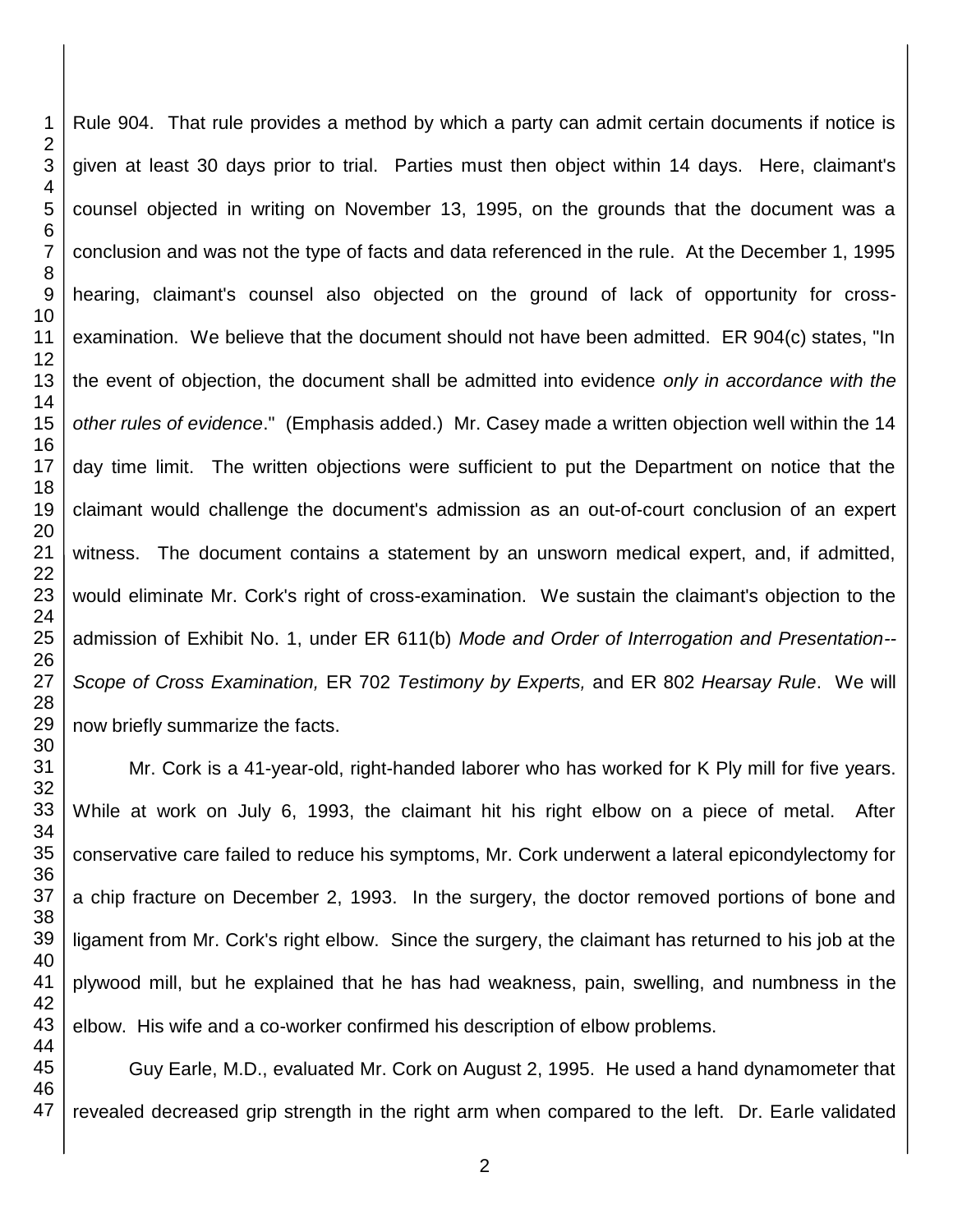the loss of strength by having Mr. Cork alternate hands during the tests, and by repeated testing. Dr. Earle rated the impairment at 10 percent of the amputation value of the right arm at the elbow. He explained that when he conducts such disability evaluations, he rates the loss of function in a patient, and he stated that elbow pain can create a significant disability, even with a full range of motion. The doctor acknowledged that the American Medical Association's, *Guides to the Evaluation of Permanent Impairment* states that strength testing is influenced by subjective factors that are difficult to control, and that strength testing is rarely used as a basis to rate disability. However, Dr. Earle also testified that the use of strength testing is a matter of a doctor's judgment, discretion and approach to disability.

John Osgood, M.D., evaluated Mr. Cork on December 3, 1994. He also used a dynamometer to compare the claimant's loss of strength in his arms. Mr. Cork had a full range of motion in his arms and hands, and he had no sensory loss. The tests revealed a loss of right arm strength. Nonetheless, the doctor did not rate any percentage of impairment, explaining that he only considers grip strength test results if he also finds atrophy. Dr. Osgood admitted that an individual can have a loss of strength without atrophy. Furthermore, he stated that one definition of impairment is the loss of physical function, and that the loss of strength is the loss of function. Finally, Dr. Osgood agreed that Mr. Cork should avoid repetitive activities that cause stressful actions to his right hand.

Mr. Cork seeks a permanent partial disability award for his right arm. The legal definition of disability under industrial insurance law is well established in Washington. The Supreme Court has explained, "Disability means the impairment of the workman's mental or physical efficiency. It embraces any loss of physical or mental functions which detracts from the former efficiency of the individual in the ordinary pursuits of life." *Henson v. Department of Labor & Indus.,* 15 Wn.2d 384, 391 (1942). The grip strength tests of Dr. Osgood and Dr. Earle confirmed a loss of function in Mr.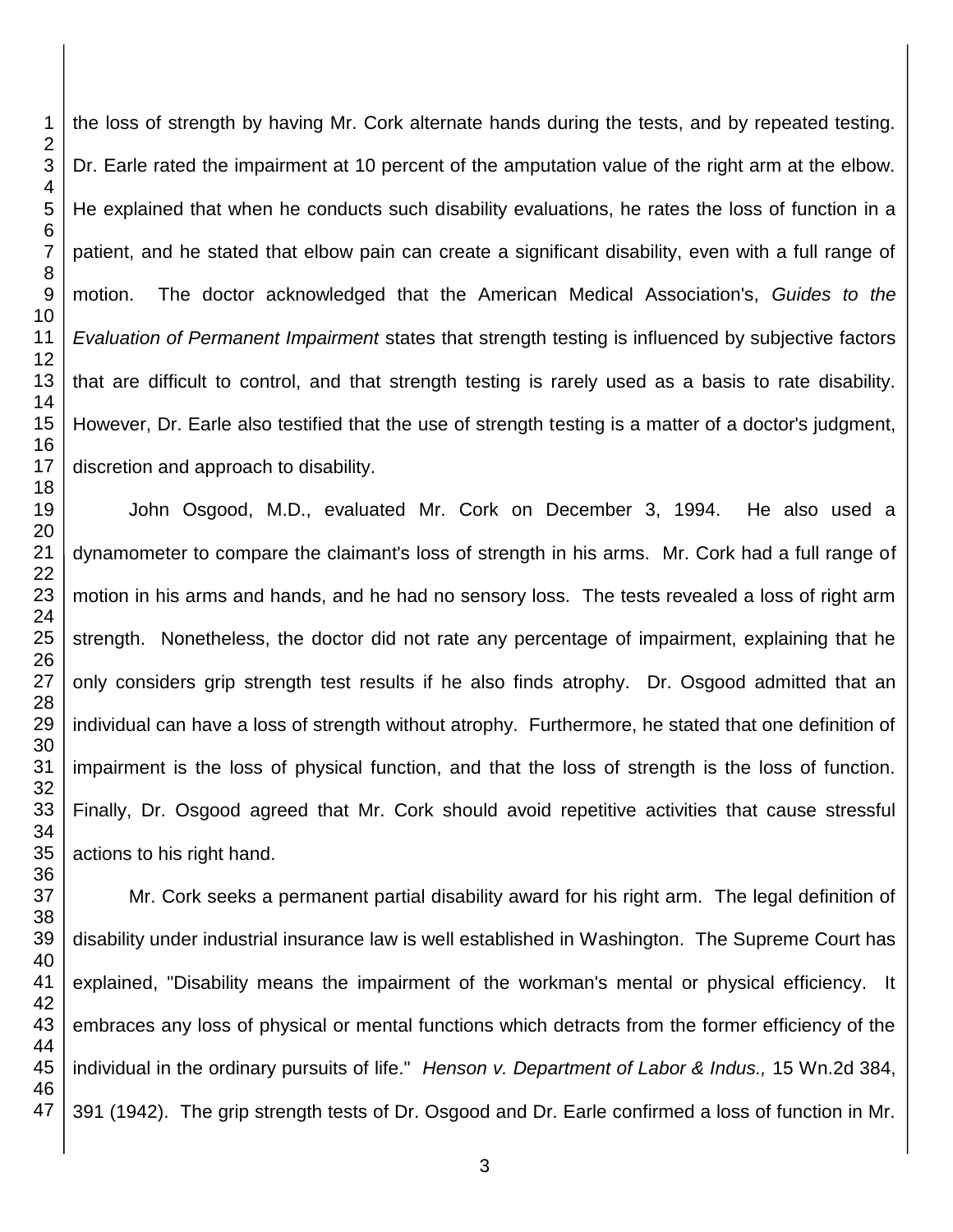Cork's right arm related to the industrial injury and surgery. Dr. Osgood admitted that the loss of strength can be seen as the loss of function, and Dr. Earle relied upon strength testing as a matter of his judgment. The accepted AMA impairment rating guide does not prohibit reliance on strength testing. The loss of bone and ligament tissue from Mr. Cork's elbow through surgery provides an objective basis for and evidence of Dr. Earle's conclusions. Thus, the record supports Dr. Earle's impairment rating of 10 percent of the amputation value of the right arm distal to the elbow. We note that the admission of Exhibit No. 1 would not change our decision since the document is merely an adoption of Dr. Osgood's opinions, some of which have been shown to be inconsistent with the application of industrial insurance law to the facts of this appeal.

In conclusion, the order of the Department of Labor and Industries dated February 3, 1995, that affirmed its August 2, 1994 order that closed the claim without a permanent partial disability award is reversed. The claim is remanded to the Department to issue an order paying a permanent partial disability award of 10 percent of the amputation value of the right arm at any point from below the elbow joint distal to the insertion of the biceps tendon to and including midmetacarpal amputation of the hand.

#### **FINDINGS OF FACT**

1. On July 21, 1993, the Department of Labor and Industries received an application for benefits from the claimant, Melvin L. Cork, Jr., alleging that he sustained an industrial injury on July 6, 1993, while he was working for K Ply, Inc. The claim was allowed and benefits provided.

On August 2, 1994, the Department issued an order that closed the claim with time-loss compensation as paid to January 16, 1994, and without an award for permanent partial disability. The claimant protested on September 23, 1994, and the Department held the August 2, 1994 order in abeyance.

On February 3, 1995, the Department issued an order affirming its August 2, 1994 order. On March 9, 1995, the claimant filed a Notice of Appeal with the Board of Industrial Insurance Appeals. On April 10, 1995, the Board issued an order granting the appeal and assigning Docket No. 95 1341.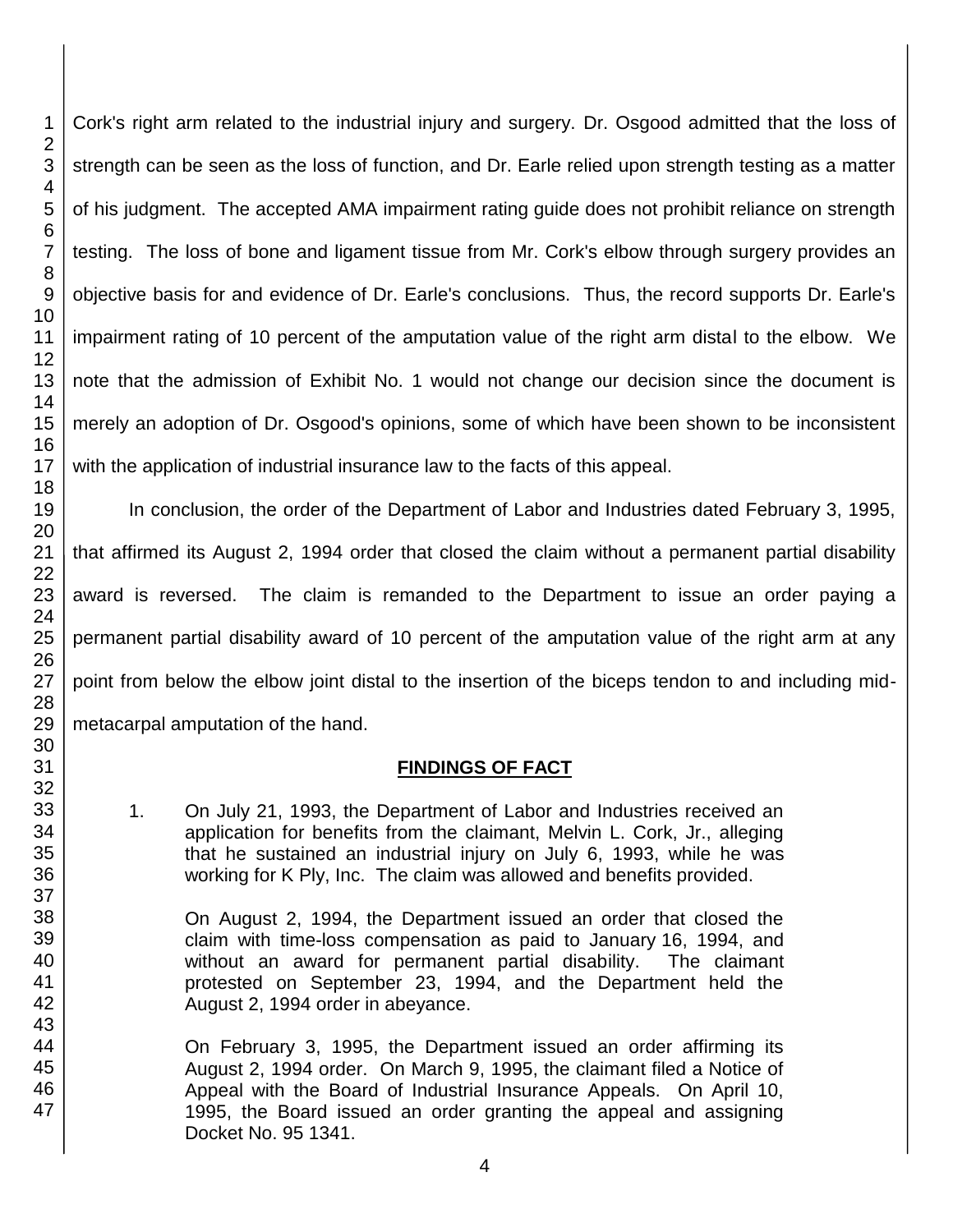- 2. On July 6, 1993, Mr. Cork injured his right elbow when he struck it on a sharp piece of metal while working at K Ply, Inc. On December 2, 1993, he underwent surgery to his right elbow described as a lateral epicondylectomy in which bone and ligament tissue were removed.
- 3. As of February 3, 1995, Mr. Cork's right elbow condition proximately caused by the injury of July 6, 1993, was fixed and stable. The condition resulted in weakness, pain, swelling, and numbness in the right elbow, and is best rated at 10 percent of the amputation value of the right arm at any point from below the elbow joint distal to the insertion of the biceps tendon to, and including, mid-metacarpal amputation of the hand.

## **CONCLUSIONS OF LAW**

- 1. The Board of Industrial Insurance Appeals has jurisdiction of the subject matter and the parties of this appeal.
- 2. As of February 3, 1995, Mr. Cork had a permanent partial disability proximately caused by the July 6, 1993 industrial injury that was best rated at 10 percent of the amputation value of the right arm at any point from below the elbow joint distal to the insertion of the biceps tendon to, and including, mid-metacarpal amputation of the hand.
- 3. The order of the Department of Labor and Industries dated February 3, 1995, that affirmed its order dated August 2, 1994, that closed the claim with time-loss compensation as paid to January 16, 1994, and without further award for time-loss compensation or permanent partial disability is incorrect and is reversed. The claim is remanded to the Department to issue an order closing the claim with time-loss compensation as paid to January 16, 1994, and paying a permanent partial disability award of 10 percent of the amputation value of the right arm at any point from below the elbow joint distal to the insertion of the biceps tendon to, and including, mid-metacarpal amputation of the hand.